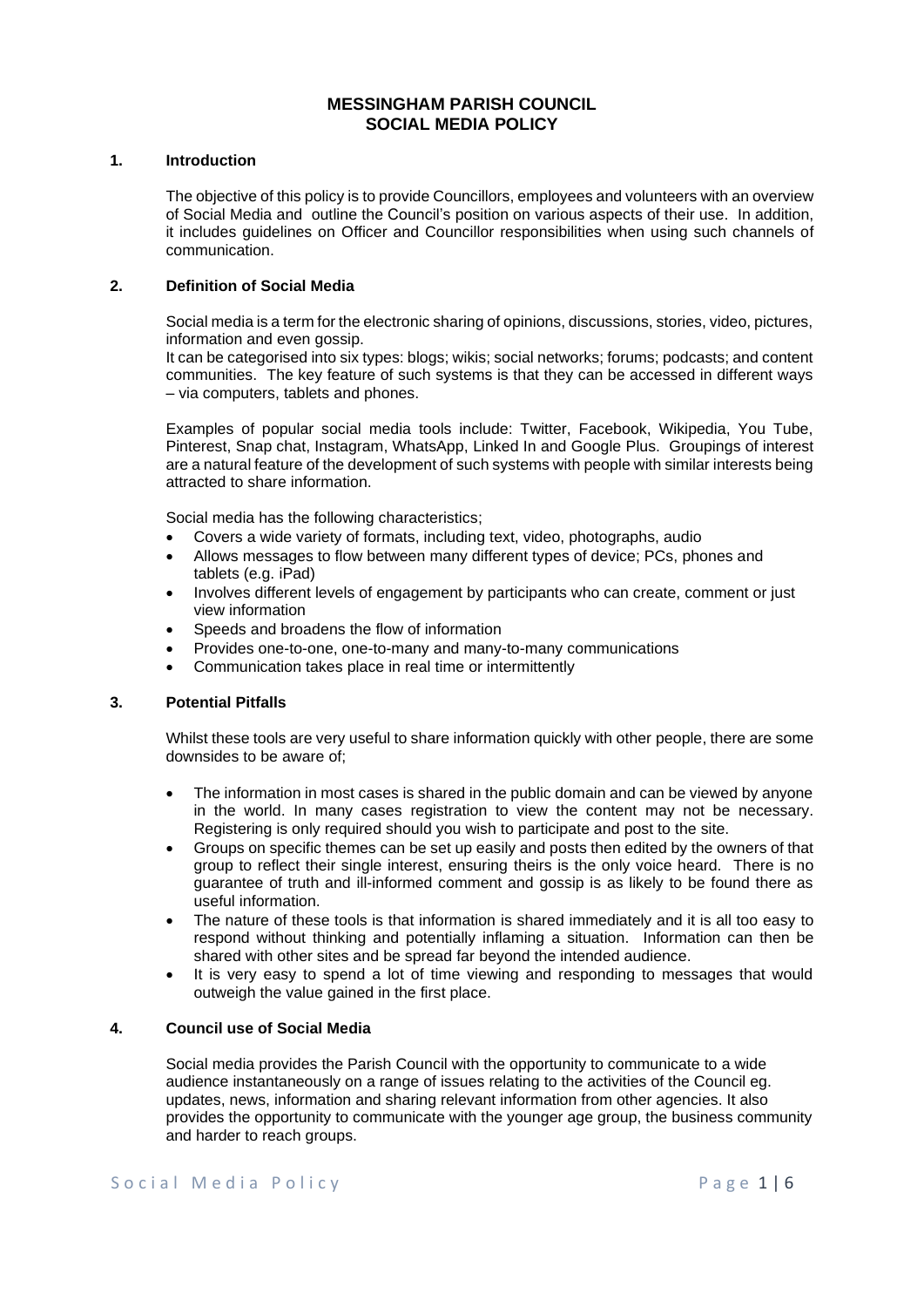### **5. Individual Councillor Usage**

Councillors are at liberty to set up their accounts using any of the tools available but should ensure they are clearly identified as personal and do not in any way imply that they reflect the Council's view. Members of the Council should at all times present a professional image and not disclose anything of a confidential nature.

Councillors need to think about whether they are acting in a private capacity, or whether any impression might be conveyed that they are acting for and on behalf of Messingham Parish Council.

Councillors are reminded that the Councils adopted Code of Conduct also applies to any online activity.

## **6. Aims and Objectives**

Social media can be used by the Council as an effective and measurable way to achieve resident engagement and attract publicity.

The aim of this policy is to ensure;

- Engagement with individuals and communities and the successful promotion of councilbased services through the use of social media
- A consistent approach is adopted and maintained in the use of social media
- That Council information remains secure and is not compromised through the use of social media
- That users operate within existing policies, guidelines and relevant legislation
- That the Council's reputation is upheld and improved rather than adversely affected

Social media activity isn't something that stands alone, to be effective it needs to integrate as part of the general communications. Any planned campaigns, promotions and activities can be plugged in to social media platforms to increase reach and exposure.

### **7. Policy Statement**

It is acknowledged that there is considerable potential for using social media which can provide significant advantages. The responsible, corporate use of social media is actively encouraged. The following applies equally to Officers and Councillors.

This policy provides a structured approach to using social media to ensure that it is effective, lawful and does not compromise the Council's information or computer systems/networks.

Users must ensure that they use social media sensibly and responsibly, and ensure that its use will not adversely affect the council or its business, nor be damaging to the Council's reputation and credibility or otherwise violate any Council policies.

The following guidelines will apply to online participation and set out the standards of behaviour expected as a representative of Messingham Parish Council;

- Be aware of and recognise your responsibilities identified in this policy
- Remember that you are personally responsible for the content you publish on any form of social media.
- Never give out personal details such as home address and telephone numbers.
- Ensure that you handle any personal or sensitive information in line with Council policy and the Data Protection Act/General Data Protection Regulations (GDPR) 2018
- Use of the Parish Council's accounts must always reflect the Council's position/decisions on a matter and in no circumstances must it be to reflect personal opinion, particularly when used by a Councillor.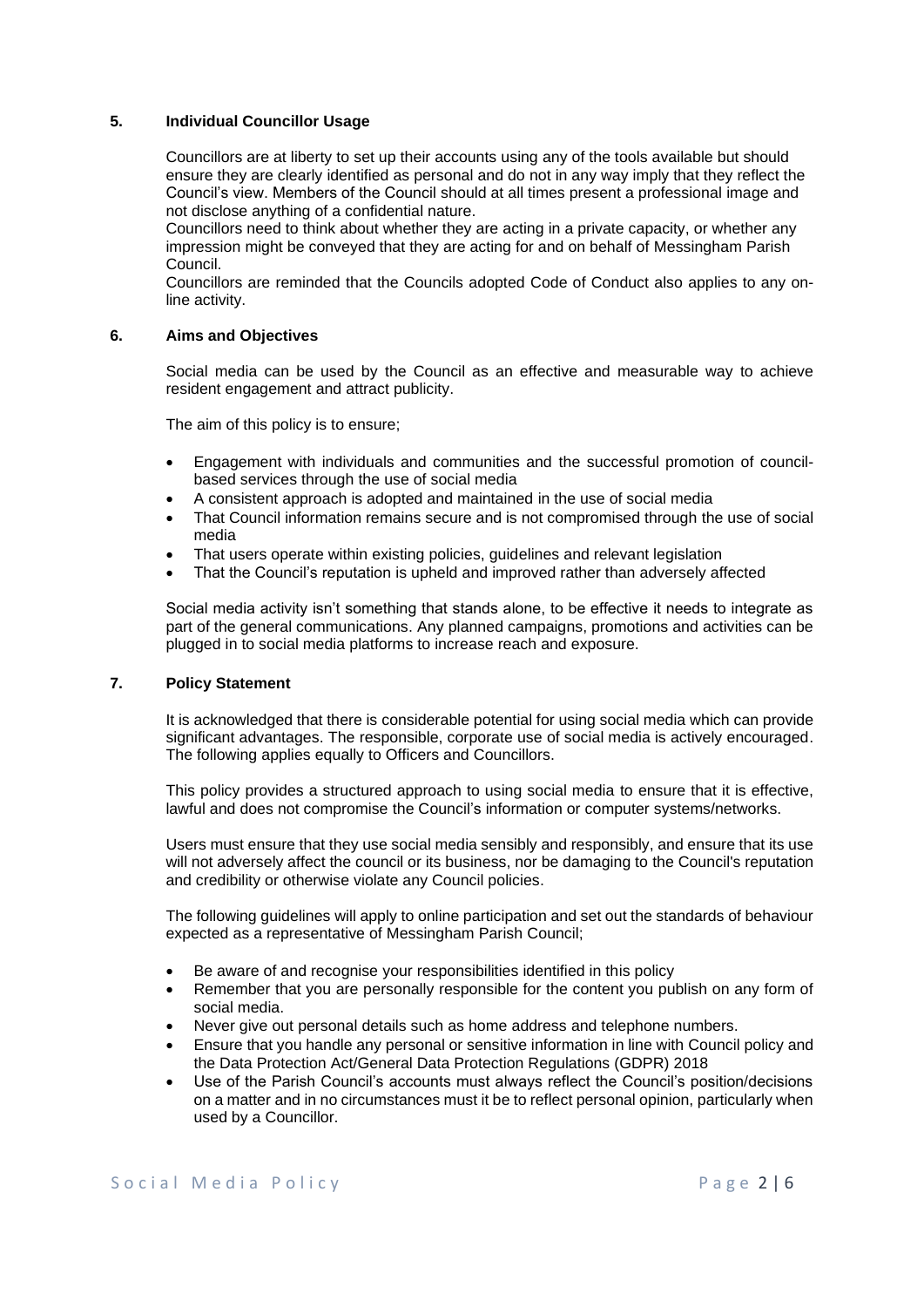- When using social media for personal purposes, you must not imply you are speaking for the Council. Avoid use of the council e-mail address, logos or other council identification. Make it clear that what you say is representative of your personal views only. Where possible, you should include a standard disclaimer, such as "*Statements and opinions expressed are my own and don't necessarily represent the council's policies or opinions*".
- Know your obligations: you must comply with other council policies when using social media. For example, you should be careful not to breach council confidentiality and proprietary information policies. For members this could be a Code of Conduct issue and for employees it could be a disciplinary matter.
- Comments that are knowingly unlawful, defamatory, obscene, profane, proprietary, or libellous should not be made. Care should be taken to avoid exaggeration, colourful language, guesswork, obscenity, copyrighted materials, legal conclusions, and derogatory remarks or characterisations
- Show respect to all. You should be respectful of the authority and its employees. Derogatory comments are always wrong and can have repercussions.
- Handle complex queries by other channels
- Social media should not be used for the dissemination of any political advertising

## **8. Responsibilities**

The Parish clerk is the designated 'Council' owner of any Social Media channels agreed by the Council. A Councillor elected by the Parish Council may assist the Parish Clerk to disseminate information should the Clerk not be available to respond. However all must ensure they follow this policy. New social media accounts in the Council's name must not be created unless authorised by the Council. No account details may be changed without the permission of the clerk.

## **9. Social media at meetings**

The Council encourages Councillors to keep residents informed of local issues and the use of social media can help with this. Councillors will wish to bear in mind the purpose of council meetings and the expectations of the public in terms of their representatives attentively listening to and participating in debates and decision-making.

Below are some further guidelines for councillors to consider for the use of social media during meetings:

- Handheld devices and laptops are permitted for use during meetings however the use of such devices should have the intention to improve communication not to interrupt or distract anyone taking part;
- Councillors' tweets/blogs during council meetings should refer to the discussions which are taking place at the meeting - tweeting/blogging about other subjects will show the public and other attendees at the meeting that you are not engaging properly in the meeting;
- Councillors have a responsibility to take council business seriously and it is not appropriate for members to use social media to tease or insult other members. The public attending meetings expect debate and to be informed about council business, not to witness petty arguments;
- If a councillor breaks the law whilst using social media (for example by posting something defamatory), they will be personally responsible.

### **10. Facebook Strategy**

Facebook offers a platform allowing the council to share content, including images and videos.

Example activity includes:

- Share articles / blog posts / expertise
- Advertise events and activities
- Share information eg. from Principal Authorities/Community groups
- Start discussions and ask questions to encourage interaction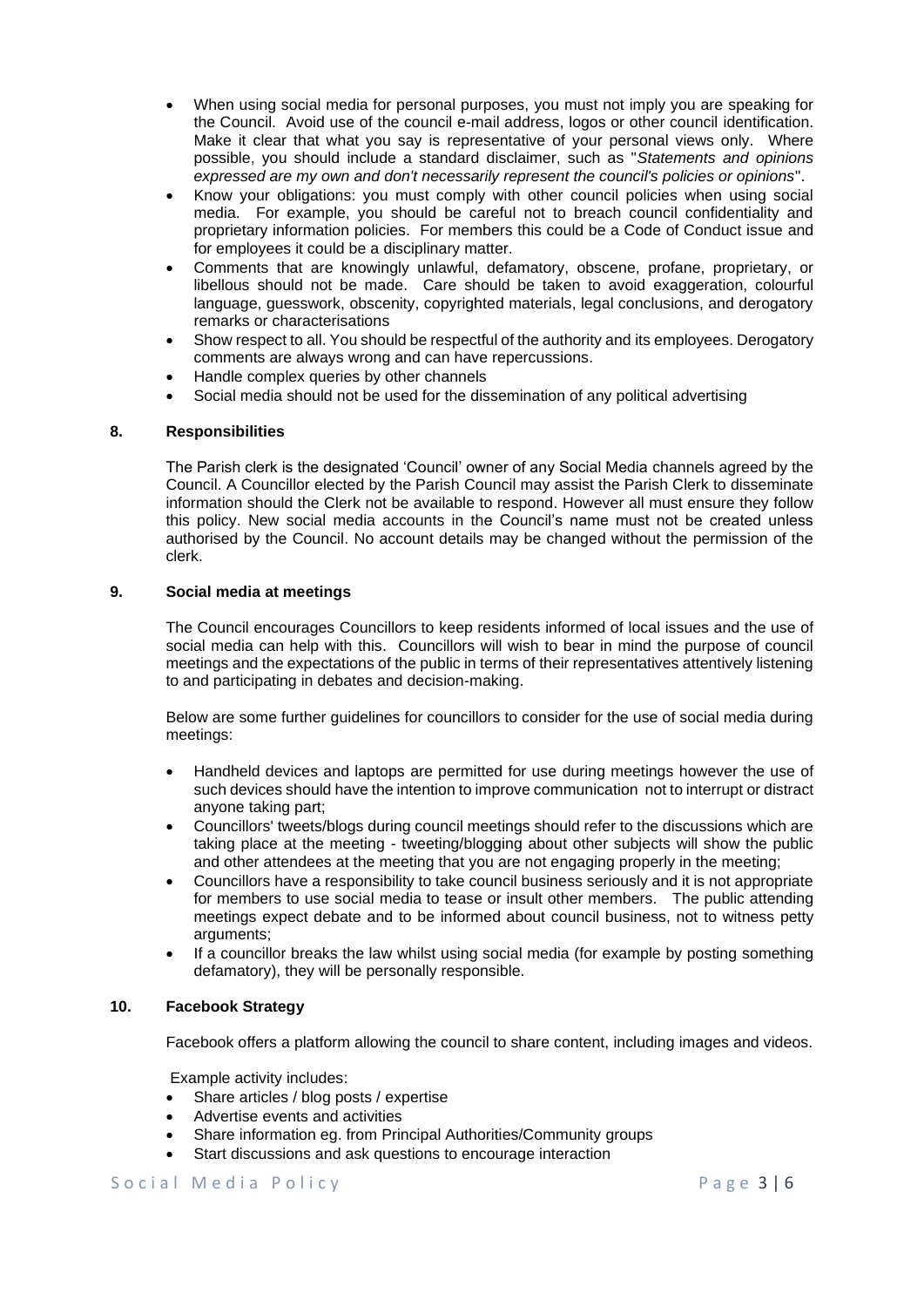- Create surveys to encourage participation from visitors
- Upload product images and videos
- **Competitions**
- Generic news what's happening in the area

One of the hallmarks of online networks is the ability to "friend" others – creating a group of others that share interests and personal news. Care should be exercised when accepting invitations to friend others within personal social networking sites. Friends will gain access to the Council's network of contacts on the site.

Councillors can set up their own Facebook pages, but in doing so they will accept sole responsibility for the maintenance of those pages and will be personally responsible for ensuring that it complies with legislation.

Good practice guidelines for the use of Facebook by the Council as a body or Councillors as individuals are;

- A Parish Council has a professional image to uphold and how it communicates electronically impacts this image
- Remember that people classified as "friends" have the ability to download and share your information with others
- Post only what you want the world to see. It is not like posting something to your web site or blog and then realising that a story or photo should be taken down. On a social networking site, once you post something it may continue to be available, even after it is removed from the site
- Do not disclose confidential matters or criticise council policies or personnel
- Ensure the profile's security and privacy settings are set carefully. At a minimum, all privacy settings should be set to "only friends". "Friends of friends" and "Networks and Friends" open the content to a large group of unknown people
- Do not post images that include young people without parental permission
- Pay close attention to the site's security settings and allow only approved personnel full access to the site
- Only add "official" council statements after they have been approved by either the Full Council a committee or the Parish Clerk
- Acknowledge queries posted to the Parish Council on the Facebook site publicly but respond privately in message form
- Do not use commentary deemed to be defamatory, obscene, profane, proprietary, or libellous. Exercise caution with regards to exaggeration, colourful language, guesswork, obscenity, copyrighted materials, legal conclusions, and derogatory remarks or characterisations
- Weigh whether a particular posting puts the effectiveness as a Council at risk
- To reduce security risks, do not install any external applications that work with the social networking site. Examples of these sites are calendar programs and games.
- Maintain updated anti-virus and malware protection to avoid infections of spyware and adware that social networking sites might place on your computer
- Be careful not to fall for phishing scams that arrive via email or on your wall, providing a link for you to click, leading to a fake login page
- If you find information, on the social networking site that falls under the mandatory reporting guidelines then you must report it as required by law
- Stay informed and cautious in the use of all new networking technologies.

## **11. Twitter Strategy**

Twitter is a 'microblogging' platform which allows users to post short messages and converse with other users. Unlike email or text messaging, these conversations take place in the open and engage audiences in discussions about services, products and issues– connecting a vast amount of likeminded people in an often targeted and purposeful way.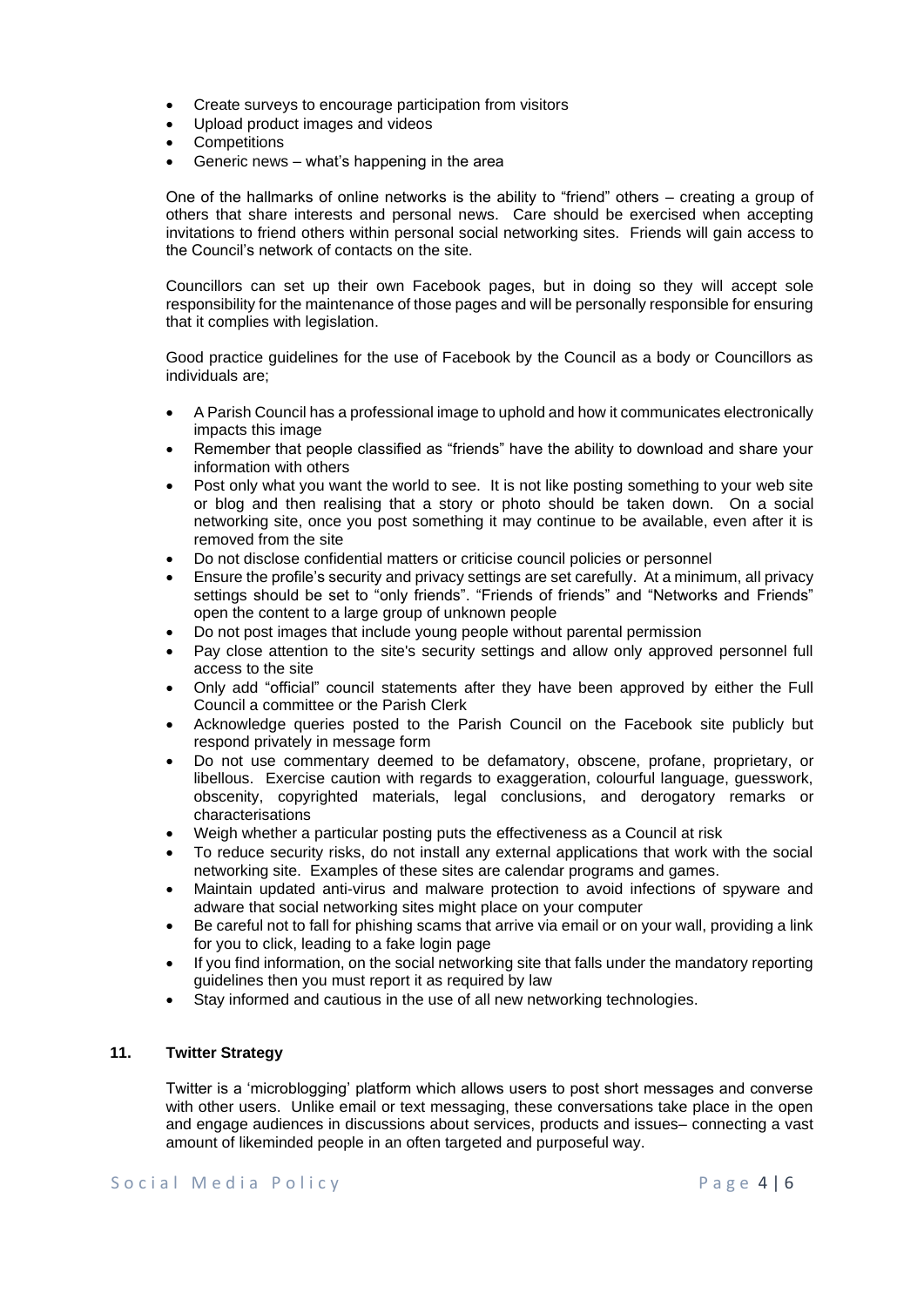Example activity:

- Share relevant articles / blog posts / expertise
- Start discussions and ask questions to encourage interaction
- Link to Facebook content / surveys / pictures / videos
- Follow and participate in discussions with other related tweeters
- Comment on tweets and re-tweet other posts to build community
- Offer relevant Q&A sessions

People following a Council could expect tweets covering some or all of the following:

- Updates on Council activities
- Announcements about matters of importance to residents and those who may be visiting or moving to the parish
- Requests for information and assistance including invitations to tender for Council services
- News about our online facilities
- Re-tweets from organisations that we are following which meet our Twitter Policy

Those "following" a Council on Twitter it will not automatically follow the person back and the right is reserved to block that person from following a Council. Being followed by a Council does not imply endorsement of any kind.

Councils are unable to monitor Twitter round the clock. However it should endeavour to answer all sensible tweeted questions but due to privacy, it may not be possible to answer all tweet questions.

Councillors are at liberty to set up their own accounts. Key questions when tweeting are;

- What do the readers really want to know?
- When do they need to know it?
- Why is the information you're sharing relevant?
- Am I the most appropriate person to be responding to queries/commenting on tweets if it is a Parish Council-related matter?

Content should be valuable. Negative comments should only be responded to with factual information and on-line arguments must always be avoided.

# **12. Blog Strategy:**

Blogs form the backbone to most social content. They provide the perfect opportunity to share relevant content. Example activity:

- Deliver a weekly blog post a mix of advice, council news and guides
- Include imagery
- Encourage comments ask the reader questions or for their opinion on the subject
- Share with social media audience

Given the amount of time required to populate and maintain a blog Councils may struggle with this approach. Councillors are at liberty to create their own personal blog sites however they should be made aware that the software platform used for the web site, Wordpress, can be used to blog and therefore could be used to allow comments to be made about certain articles that appear on the web site. The default should always be to switch off comments.

### **13. Other Social Media**

This policy will be reviewed as forms of social media are adopted.

Councillors are entitled to use any form of social media they wish but must abide by this policy at all times when so doing.